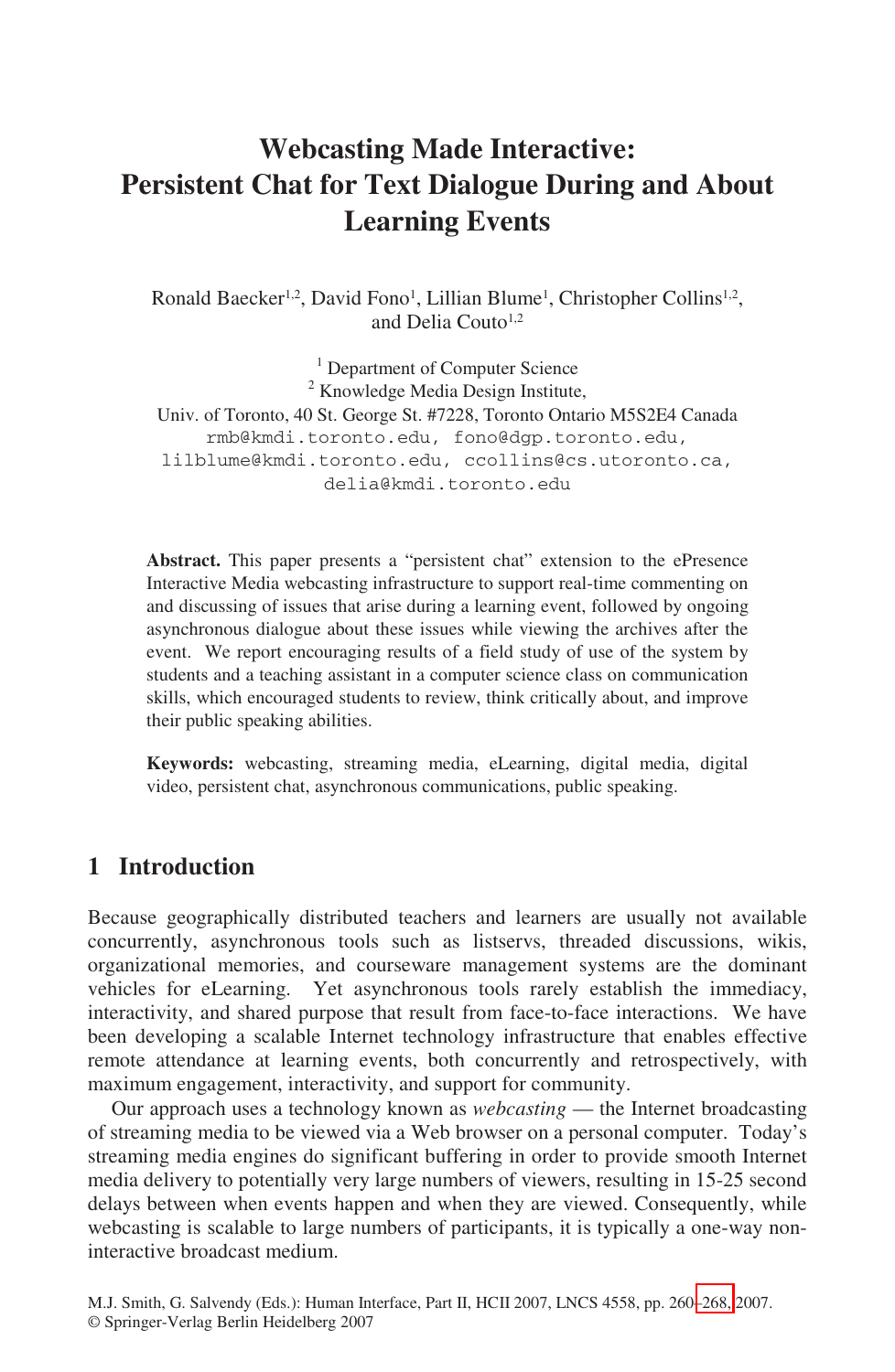Webcasts are also typically ephemeral media that result in no permanent record, or archived recordings that only can be played from the beginning, or that offer very weak methods for finding particular sections of interest. Our approach differs in being significantly interactive, and producing structured, embeddable, navigable, searchable, and taggable archives.

This paper presents an experimental "persistent chat" extension of our ePresence Interactive Media webcasting infrastructure [1], [2], [3] to support real-time text annotation and discussion of issues arising during a learning event, followed by continuing asynchronous dialogue about these issues while viewing the archives<sup>1</sup>. Annotations and asynchronous threaded discussions are bi-directionally linked to particular moments in the webcast. We also report results of a field study of use of this environment in a computer science class dealing with communication skills, in which the technology was used to help students improve their public speaking skills.

#### **2 Background and Previous Work**

l

We can enable asynchronous dialogue to follow and respond to issues raised in realtime discussion by integrating "persistence" features into synchronous, ephemeral media such as chat. *Persistence* refers to the availability of old conversational content. Most commercially available chat or instant messaging applications incorporate very limited forms of persistence. The traditional chat interface contains a history pane that displays a chronologically sorted list of recent messages, which are lost when the user logs out. Some chat tools allow users to save transcripts of chat sessions as local text files, which can then be browsed and searched. Halverson (2004) found that this feature facilitates recovery of useful information from old conversations, although it can sometimes be difficult to find the desired information amongst a large collection of transcripts with limited metadata [5].

A number of research projects have experimented with greater degrees of persistence. Erickson, et al. (1999) developed Babble, a chat application that stores all conversations that take place within the system, and makes them available to all participants [6]. The authors found that this "conversation as a single document" approach supported group awareness, and helped foster an ongoing narrative of the group as the persistent conversation continuously evolved. Ribak, et al. (2002) developed ReachOut, a peer support tool that features fully persistent conversations with limited lifespans [7]. In this case, persistence was found to generate additional ideas and dialogue which may not have otherwise emerged, since users were able to observe previous discussion before deciding to contribute their own thoughts. Robbins-Sponaas and Nolan (2005) have made similar observations about MOOs, which have many chat-like properties [8]. In particular, they noted that persistence allows a blend of synchronous and asynchronous interaction, a combination that makes for a dynamic collaborative environment.

<sup>1</sup> A companion paper in this conference — Webcasting Made Interactive: Integrating Realtime Videoconferencing in Distributed Learning Spaces [4] — discusses enhancing real-time video and voice webcast interactivity. For more current information on ePresence, also see http://epresence.tv.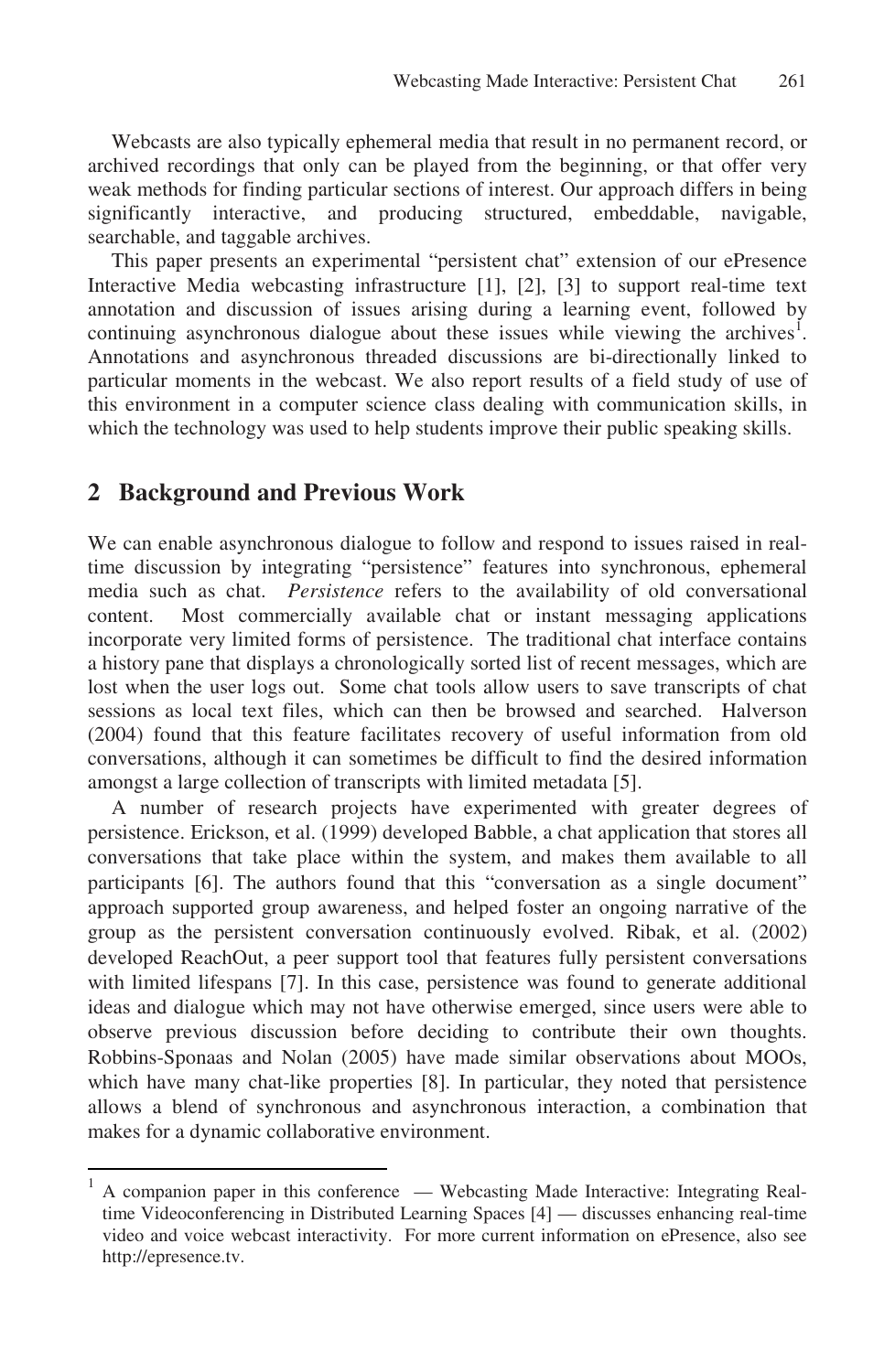These findings indicate that persistence in chat can provide a promising environment for learning and for encouraging reflection and participation. However, these benefits are contingent on the ability of users to read and keep track of lengthy chat histories, as well as interact over them. Several researchers (e.g., [5-6]) report that this is difficult to do using existing tools.

While there has been some research into strictly text-based persistent chat, no integration with video has been explored. There have been numerous investigations into text-based discussion over live or archived video, but these focus on either synchronous or asynchronous discussion as disparate modalities. Pea (2006) and Stevens (forthcoming) provide good examples of annotation over archived videos [9], [10]. Bargeron, et al. (2001) and Fishman (forthcoming) provide good examples of asynchronous discussion over archived video [11], [12]. White, et al. (2000) and Baecker, Moore, and Zijdemans (2003) provide good examples of synchronous, nonpersistent chat during live webcasts [13], [14]. In contrast to these systems, our aim has been to develop a persistent chat system that supports a seamless blend of synchronous and asynchronous discussion over live and archived videos.

According to a survey by Hobbs (2006), video is frequently used in schools, but primarily as a means for content delivery [15]. Teachers reported low levels of actual use of video technology such as camcorders. They gave only a few examples of more student-engaging methods of using video "to create or analyze information" (p. 45) through student video production, or "to document student performance" (p. 46).

Such instructional strategies can be beneficial to a student's active learning process and help improve academic performance. A common example involves the use of video to encourage dialogue between student and teacher regarding the student's filmed performance. In particular, Jambor and Weekes (1995) describes how allowing physical education students to direct the reviewing of their performance videos, while teachers act as facilitators, helps them take an active role in discussion and better comprehend their motor skills [16]. Traditional uses of video, especially those involving content delivery, typically lack such student feedback and engagement.

Student-created video projects have also shown to be beneficial in student learning, improving the retention of foreign language vocabulary of secondary school German students [17]. Video projects were also found to be successful in "encouraging [nursing] students to promote pattern recognition of characteristic features of common illnesses, to develop teamwork strategies, and to practice their presentation skills in a safe environment among their peers" (p. 558) [18]. Students also expressed satisfaction from producing their videos, felt that it added to the learning process, and reported great value in being able to later review what they did.

#### **3 A Persistent Chat System for ePresence**

ePresence has always had a chat subsystem that allows dialogue over a webcast. Typical uses of chat are for exchange of ideas and commentaries about the topic, social interchange, administrative discussions, and questions and comments about webcast technology and experience [19]. A persistent chat system would allow discussions about issues raised during the lecture to continue asynchronously into the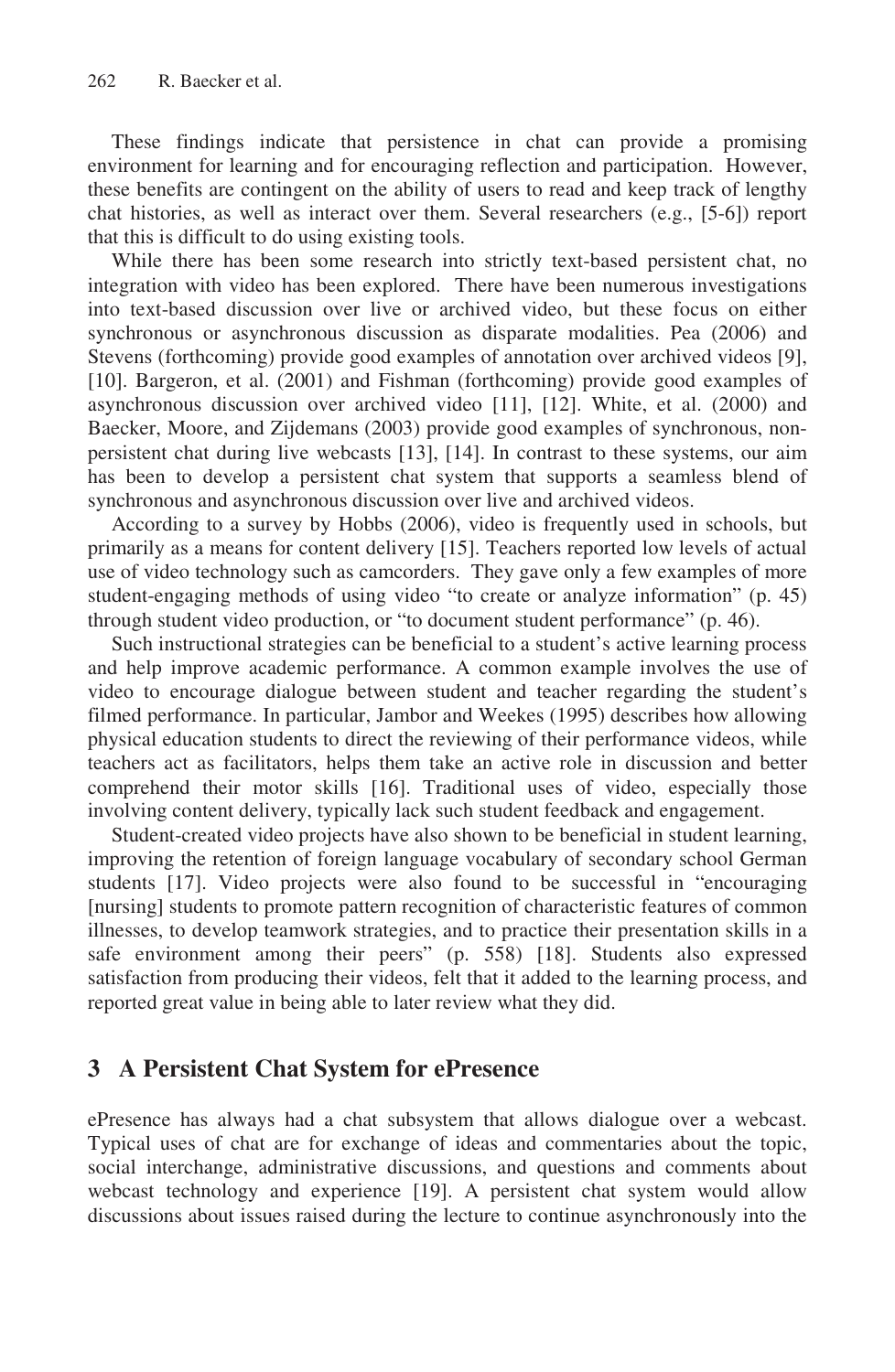future, discussions that could also include individuals who encountered the material by viewing the archives.

Backtalk [20], [21] is a persistent chat system that preserves the traditional chat interface while adding capabilities for preserving content, engaging in threaded discussions, tagging messages via resizing and colouring, displaying overviews of message history, filtering the messages according to criteria such as author or tag, and allowing temporal and contextual (i.e., in terms of threads) displays of sequences of messages.



**Fig. 1.** The BackTalk user interface

A typical Backtalk screen is portrayed in Figure 1: A is the chat history, B the message entry window, C the list of concurrent users, D and E the tagging controls, F the message visualization, and G the filtering controls. Tagging controls allow messages to be distinguished and made more or less salient through the use of colour and size. Messages are displayed chronologically; filtering can be used to reduce those displayed to a manageable subset of the entire message history, based on colour, size, or sender. Threaded replies can be left on any message in the chat history, and reply chains are visualized using the tree structure popularized by newsgroup and email clients. The visualization provides an overview of a large subset of the chat history, including temporal data, tagging data, and reply status for each message. The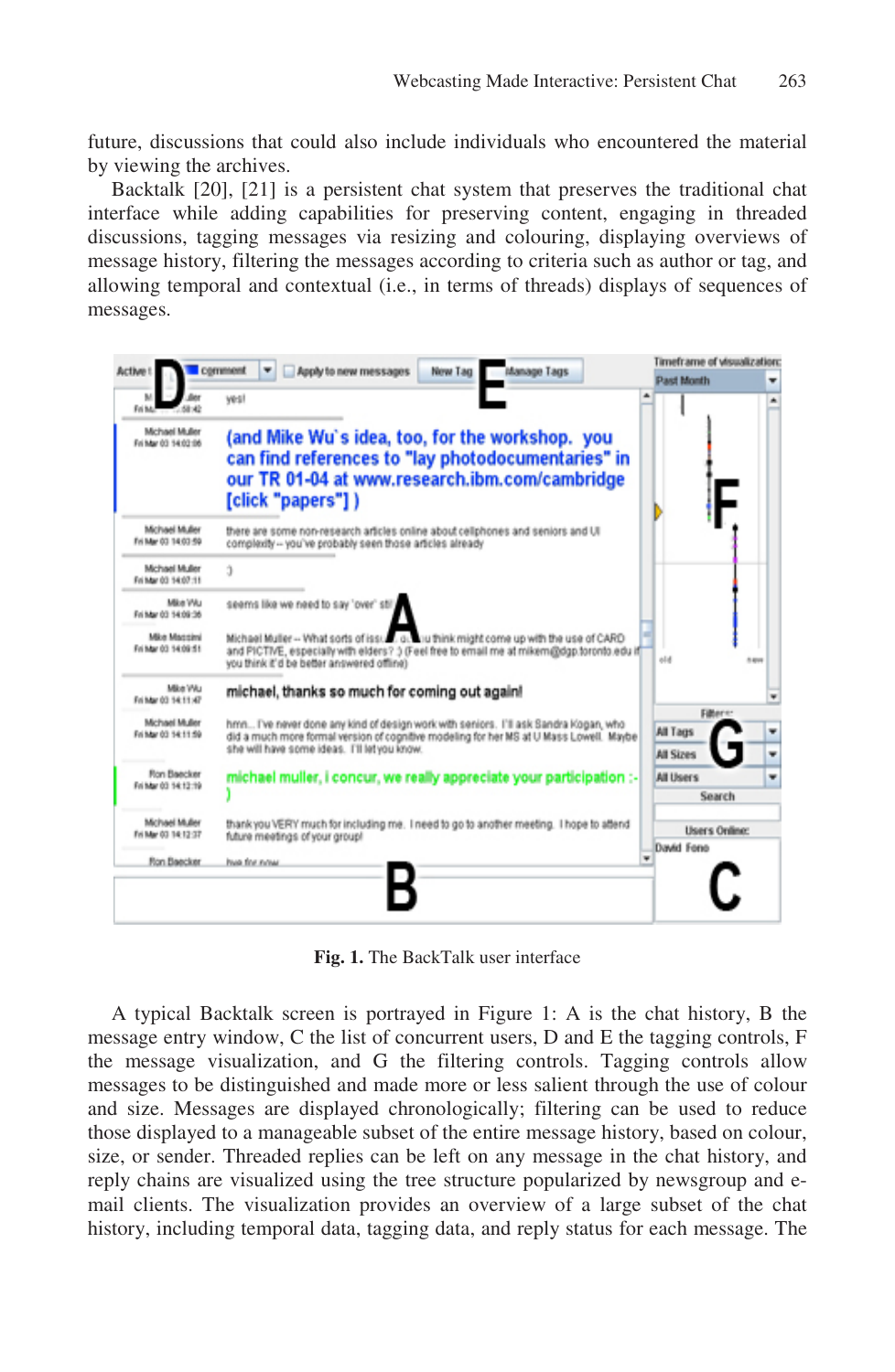visualization can also be used to quickly browse a lengthy history by clicking and dragging within the pane, which rapidly scrolls the chat history window.

Figure 2 shows a specially tailored version of Backtalk integrated with an ePresence video archive of a student presentation with a persistent chat dialogue about the presentation. We see a student giving a speech, and a dialogue about that speech between a teaching assistant (TA) and the student. Dialogues are threaded discussions in which seed messages may be annotations made by the TA during the talk or added later by the TA in reviewing the archive. Bi-directional links, represented by timeline markers under the video frame, and video icons to the right of discussion items, point back and forth between a point in the video and the threaded discussion, which enables the student to reflect on and learn from his or her "performance" and the TA's comments on it.



**Fig. 2.** BackTalk integrated with ePresence, as applied to instruction on public speaking. Christopher is the TA, making comments on a speech by student Delia. Delia reviews her performance and Christopher's comments, and responds to some of them.

# **4 A Field Trial of ePresence BackTalk Applied to the Public Speaking Component of a Communication Skills Course**

In the summer and fall of 2006, we deployed this experimental system for use in sections of a  $2<sup>nd</sup>$  year Computer Science class dealing with writing, speaking, and interpersonal communications. The class meets one evening per week for 3 hours. Six times during the term, each student makes a 30 second to 5 minute oral presentation. Students typically improve significantly in skill and poise over the semester, but it is hard for them to appreciate how far they have come and to reflect critically upon their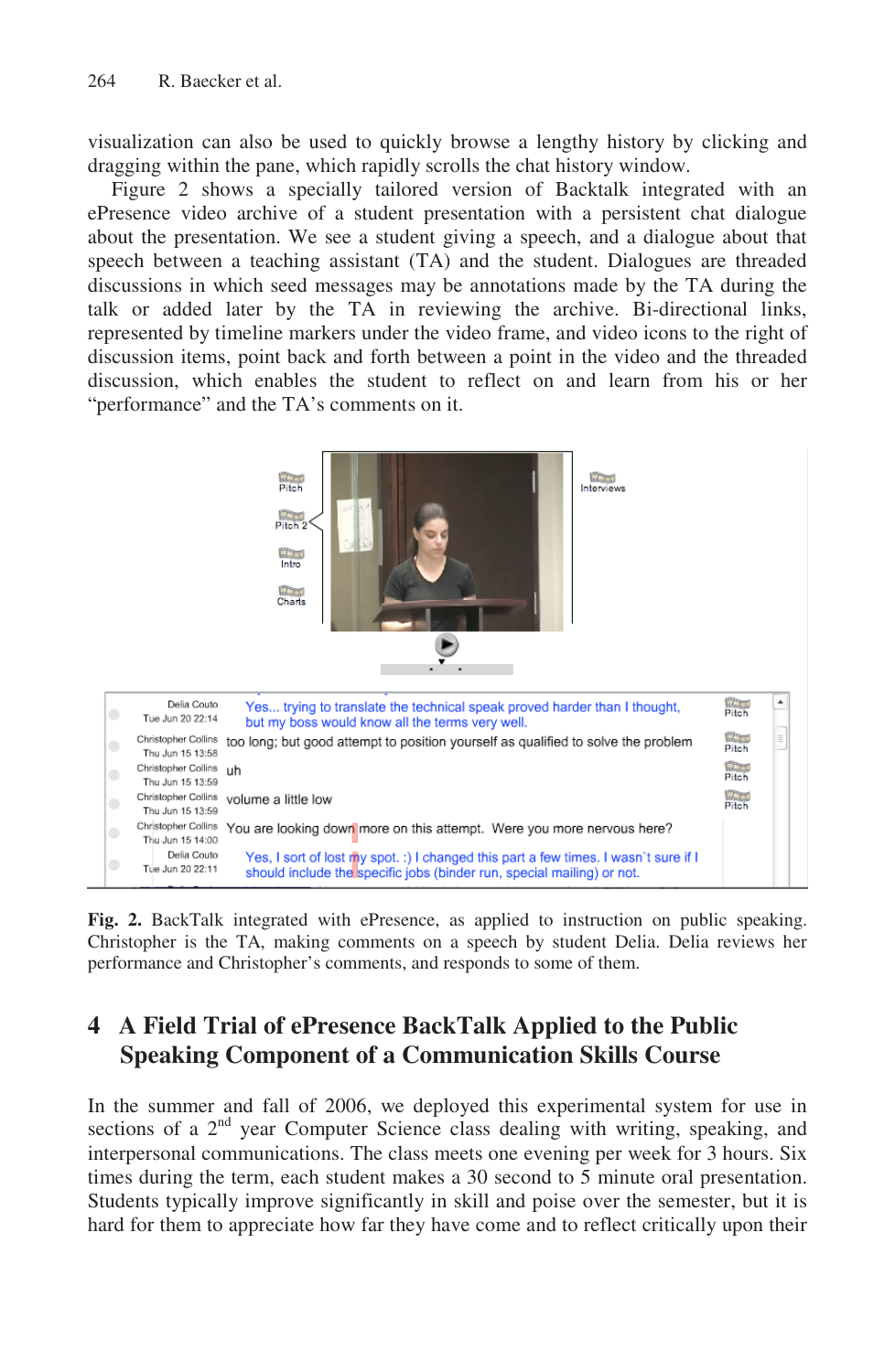strengths and weaknesses based only on their memories of their speeches and written critiques from a teaching assistant (TA).

We therefore used ePresence BackTalk to capture four of their talks over a period of nine weeks, and allow the 15 students to review their performances. The TA annotated each presentation in real-time as it was given. The TA and each individual student could then review that individual's presentations, and discuss over the semester what the student did well, what could be improved, and how the student's performance evolved over the term. Since students were generally nervous about their speaking abilities, we did not use the full power of the technology, which would have allowed class-wide discussion of all presentations by all students. At the end of the course, students filled out a questionnaire detailing their experiences with BackTalk, and participated in a group interview on this subject.

A total of 710 messages were posted over the course of the study. Of these, 418 were notes written by the TA while presentations were being recorded, 171 messages were from the TA written outside of class, and 121 messages were from students. For each ongoing discussion between a student and the TA, the mean number of messages posted by the TA was 11.4, and the mean number posted by the student was 8.1.

Each discussion typically followed a set pattern. After a new recording was uploaded along with the TA's in-class notes, the students would log in and respond to the TA's feedback, occasionally making unrelated critiques of their own. The TA often responded in turn, but only rarely did students perpetuate a thread of discussion after that point. Discussion then generally ceased until the next presentation was recorded and uploaded, at which point the process would repeat. All discussion was carried out asynchronously, without any synchronous interaction between the TA and students.

Of those messages posted after the initial recording, 265 were linked to a specific point in a video, and 27 messages were linked to a specific video but no specific point. No messages unrelated to a specific presentation were posted. 88 messages were posted as a direct response using the reply feature, compared to 204 that were not.

The questionnaire that students filled out yielded mixed metrics of satisfaction. Students agreed that watching the recordings and reading the feedback from the TA were helpful in developing their presentation skills. Students also agreed that they could communicate effectively with the TA, and they felt comfortable using the system. They indicated that they would recommend that the system continue to be used in the course.

During the interview, the majority of students were enthusiastic about the system's potential in these regards. Many students expressed feelings such as "this method of receiving feedback was much, much better than other ways." They appreciated the ability to easily view moments in their presentations that the TA referenced in his feedback, and the ability to verify the TA's claims about their performance.

However, students used the system primarily as a mechanism for personal consumption and reflection, rather than dialogue. As such, they were not as enthusiastic about the ability to respond to the TA's feedback, and there was only a mild agreement that this aspect was helpful.

Students did have qualms with various flaws in the implementation, resulting in a high rating for perceived difficulty of using the system, as well as a low rating for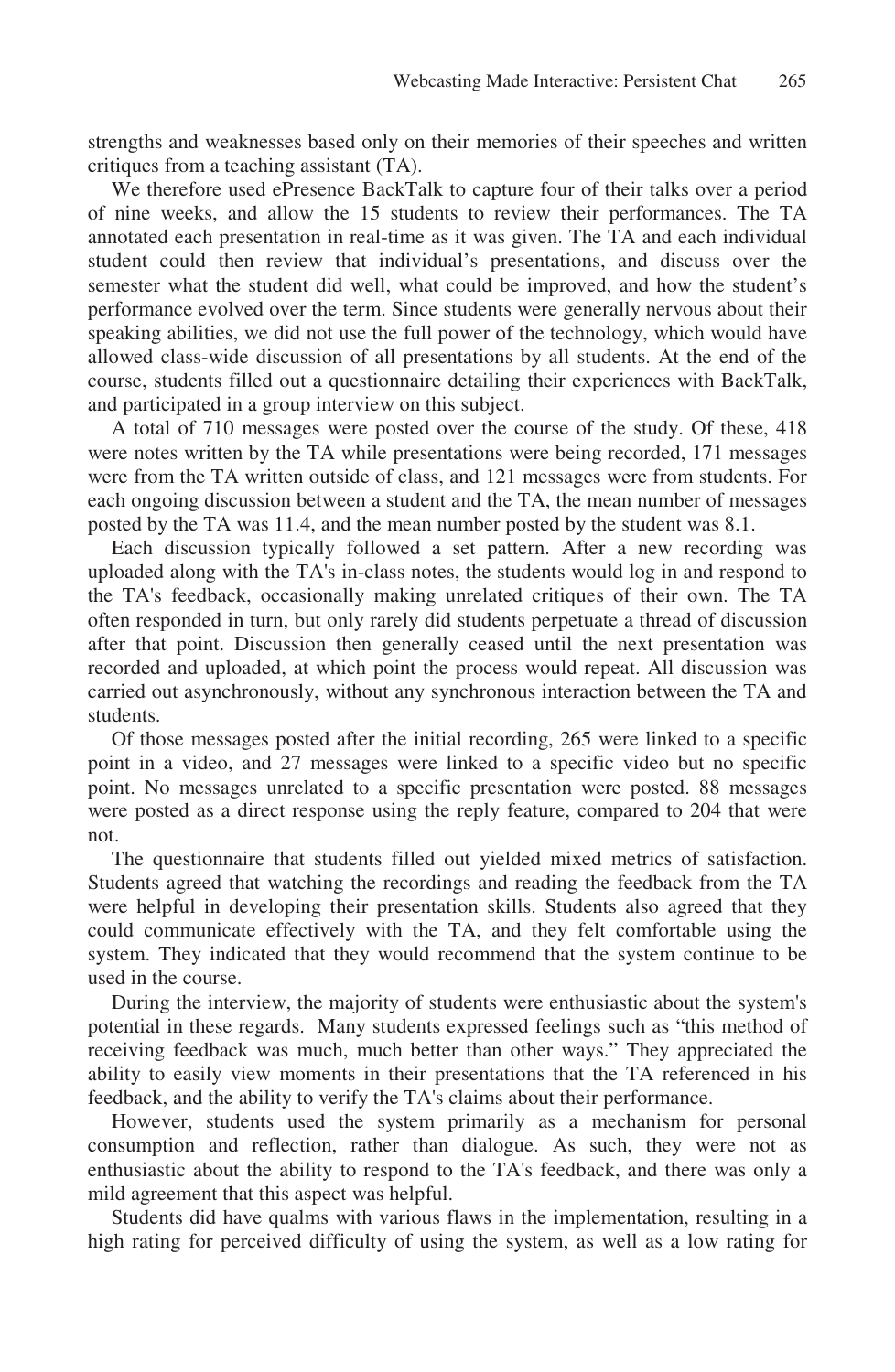overall enjoyment. The most oft-cited problem was the students' inability to determine when the TA had responded to their comments, which forced them to continually login to the system in order to check. Many suggested a system for e-mail notification of updates to the discussion. We had noted the need for such a mechanism in our design goals for BackTalk, but failed to fully implement a solution. The other major problem encountered by students was general clutter in the interface caused by the number of features that used pop-up visual elements. While the use of pop-ups was not fundamentally problematic, students became confused when numerous dialogs, bubbles, and other components simultaneously occupied the same display space.

When asked about the possibility of applying this technology towards other purposes in other domains, students had numerous ideas, most of which reiterated the theme of providing feedback on video-recorded performances in alternative contexts (mainly sports). Additional ideas included discussion or Q&A over lecture recordings, as well as discussion by researchers over videos recorded as part of ethnographic studies. These suggestions are evocative of several existing research prototypes that enable collaboration over video and that are reviewed in a forthcoming edited volume [22].

The  $TA<sup>2</sup>$  found through using the system he was able to provide more detailed feedback to the students than was possible when he evaluated short public speaking assignments using the 'pen and paper' method. He found it easy to provide specific and detailed feedback — often on things that would otherwise go by so quickly that one may not have time to take sufficient notes. Using BackTalk, he was able to review the presentations after the class and add additional comments or clarify comments he had made in real-time as the webcast was recorded. Additionally, he found the archives and discussions with students to be useful aids for recognizing student improvement on the particular aspects of presentation skills that had been noted as problem areas in previous assignments.

For the final exam, students were asked to review the videos and the dialogue with the TA in order to find specific places where they demonstrated confidence and other places where they seemed less confident. They were asked what steps they would take to improve the speaking deficits they identified. The exam answers showed that with a video record of their speeches and feedback linked to specific points on the video, the students gained much more self-awareness than with any other speech evaluation method used by the instructor<sup>3</sup> in 15 years of teaching public speaking.

## **5 Summary, Discussion, and Conclusions**

We have presented a persistent chat extension to an interactive webcasting system that allows dialogue among students and members of the teaching staff to occur during a live webcast of a learning event, and then be continued while viewing the webcast archives after the event. The paper also reports on a use of this technology in an undergraduate computer science course on communication skills.

Results from a questionnaire and a group interview suggest that the ability to review their presentations is viewed by the students as highly beneficial, both in terms

-

<sup>2</sup> Christopher Collins.

<sup>&</sup>lt;sup>3</sup> Lillian Blume.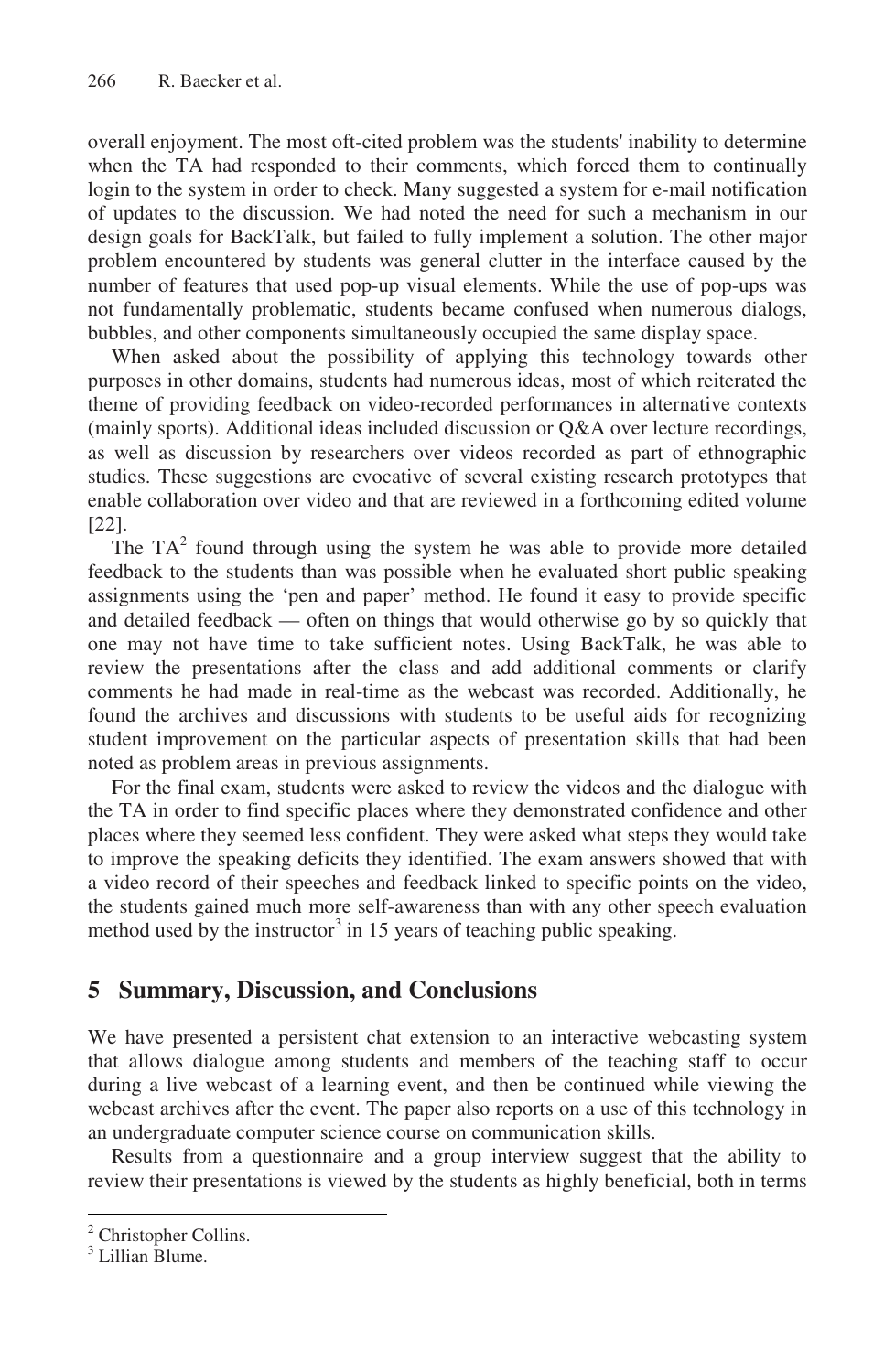of specific understandings about technique as well as growing self-confidence in their skills. The TA feels that the technology enables him to give more thoughtful and more constructive feedback to the students. The instructor believes that this system and procedures for its use enable her to teach public speaking significantly more effectively than any other method she has used in 15 years of teaching.

Yet this particular study did not realize the full potential of the technology in two respects. Because only the TA had access to an ePresence system during the class presentations, there was no synchronous interaction. In other words, the TA's writing of messages functioned as personal bookmarking and notetaking, and not as a realtime dialogue with other members of the class. Also, asynchronous dialogue after the class consisted of 15 pairs of individual dialogues between the TA and 15 individual students, and not a more general discussion among all class members. The former limitation is removed in a version of BackTalk integrated with another experimental version of ePresence that is discussed in the companion paper [4].

**Acknowledgements.** We are grateful to Peter Wolf, Chief Architect of ePresence Interactive Media, and Kelly Rankin, Business Manager. This work was supported in part by the Natural Sciences and Engineering Research Council of Canada through a scholarship to David Fono and through the Network for Effective Collaboration Technologies through Advanced Research (NECTAR) Research Network Grant.

#### **References**

- 1. Baecker, R.M.: A Principled Design for Scalable Internet Visual Communications with Rich Media, Interactivity, and Structured Archives. In: Proc. CASCON 2003, pp. 83–96 (2003)
- 2. Baecker, R.M., Wolf, P., Rankin, K.: The ePresence Interactive Webcasting System: Technology Overview and Current Research Issues. In: Proc. Elearn 2004, pp. 2532–2537 (2004)
- 3. Rankin, K., Baecker, R.M., Wolf, P.: ePresence; An Open Source Interactive Webcasting and Archiving System for eLearning. In: Proc. Elearn 2004, pp. 2888–2893 (2004)
- 4. Baecker, R., Birnholtz, Causey, R., Laughton, S., Rankin, K., Mak, C., Weir, A., Wolf, P.: Webcasting Made Interactive: Integrating Real-time Videoconferencing in Distributed Learning Spaces. In: Proc. HCI International 2007, July 2007 (to appear)(2007)
- 5. Halverson, C.A.: The value of persistence: a study of the creation, ordering and use of conversation archives by a knowledge worker. In: Proc. HICSS 2004, pp. 108–117 (2004)
- 6. Erickson, T., Smith, D.N., Kellogg, W.A., Laff, M., Richards, J.T., Bradner, E.: Socially translucent conversations: social proxies, persistent conversation, and the design of "Babble". In: Proc. CHI 1999, pp. 72–79 (1999)
- 7. Ribak, A., Jacovi, M., Soroka, V.: Ask before you search: peer support and community building with ReachOut. In: Proc. CSCW 2002, pp. 126–135 (2002)
- 8. Robbins-Sponaas, R.J., Nolan, J.: MOOs: polysynchronous collaborative virtual environments. Workplace Internet-Based Communication: Industry and Academic Perspective, Idea Group, pp. 130–155 (2005)
- 9. Pea, R.D.: Video-as-data and digital video manipulation techniques for transforming learning sciences research, education and other cultural practices. In: Weiss, J., Nolan, J., Trifonas, P. (eds.) Int'l Handbook of Virtual Learning Environments, pp. 1321–1393. Kluwer, Boston (2006)